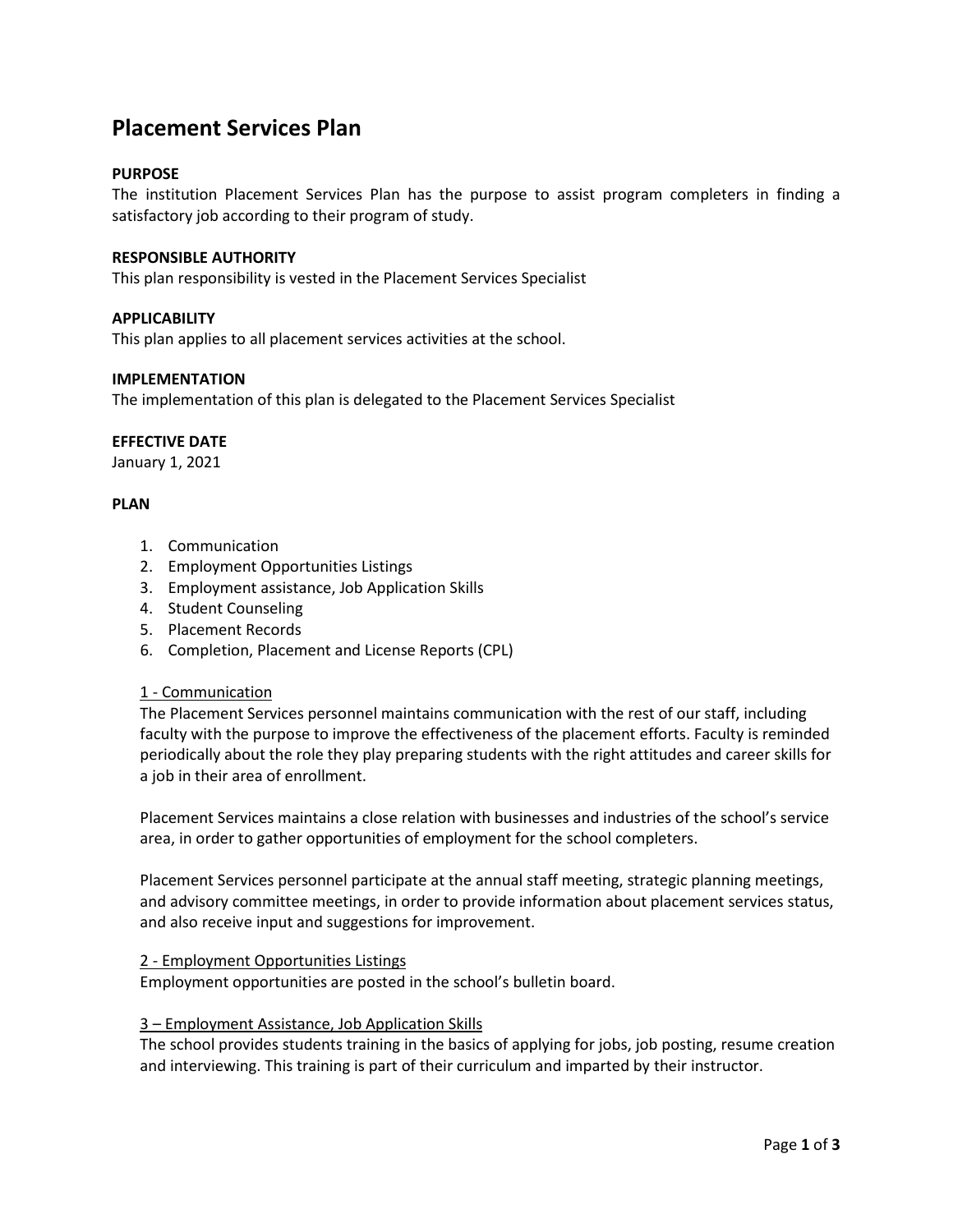# 4 - Student Counseling

Prior to and after graduation, Placement Services personnel advises students on career development skills and assists them in the process of finding employment in their chosen career field.

## 5 - Placement Records

Placement records for completers are maintained within the student file.

# 6 - Completion, Placement and Licensure (CPL) Report

The CPL report is the main indicator of the Placement Services success. Placement Services are achieved up to satisfaction when our completion, placement and licensure benchmarks are achieved. The Career Service personnel are actively involved with this report and benchmarks.

# **EQUIPMENT, REPAIR AND MAINTENANCE PROVISIONS**

The equipment necessary for the implementation of this plan is a responsibility of the School President who coordinates any repairs, purchases or updates required. Such requests are to be made directly to the School President, who will attend to each accordingly. Expenses for equipment, repair, maintenance, and replacement are included in the budget allocated to student services.

# **BUDGET**

The funding necessary for the implementation of this policy is allocated in the school's annual operating budget under the line item "*Student Services*" Revisions to the funding need approval by the President and Financial Director.

## **EVALUATION**

This plan is annually evaluated by means of a survey collected from:

- Students and Graduates
- Schools Administrative and academic personnel
- Institutional and Occupational Advisory Committee members

## Assessment Presentation

This plan's effectiveness is evaluated based on the survey reports and any additional comments submitted at the following meetings:

- Annually at the first Strategic Meeting
- Annually at the Staff and Operations Meeting
- Annually at the Institutional Advisory Committee Meeting

An electronic copy of the evaluated documentation is to be file along with the typed minutes of the meeting.

## **REVISIONS**

Revisions to this plan are to be approved at one of the school's strategic meetings. Personnel is informed of revisions via email. Revisions are published at the school's Policies and Procedures Manual.